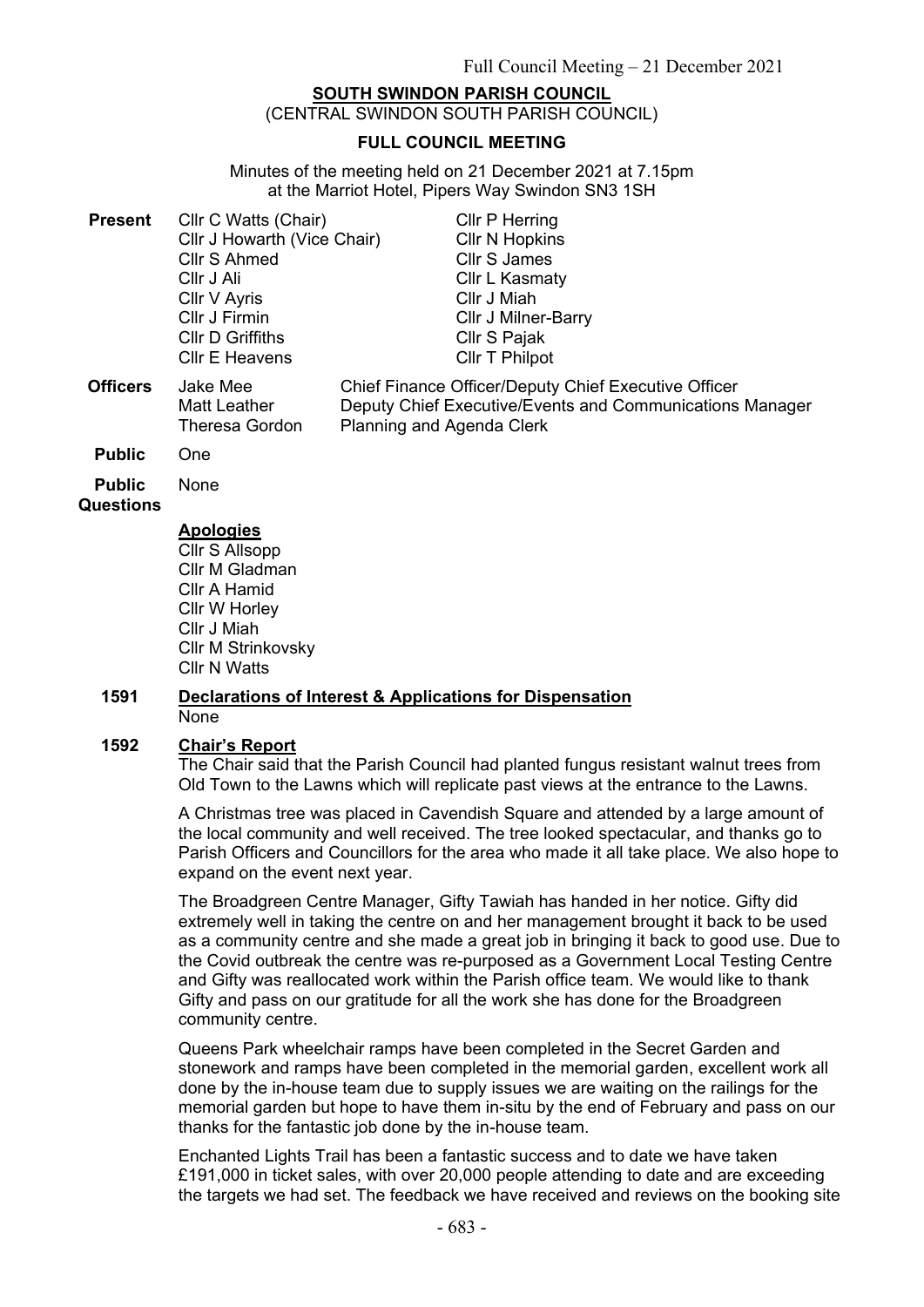have been wonderful, and the work done by Councillor Neil Hopkins and the Events Manager Matt Leather has been tremendous, and the Council are really pleased that we were able to put on this fantastic outdoor event and proud of what has been achieved.

Update on the museum and art gallery is that we tried and made an offer to the Borough Council to try and keep the museum and art gallery in place as their plan was to close it and put everything into storage Parish we put forward an easier solution but communications with the Borough were sporadic and the Borough have now refused our offer, therefore we will have to wait for the outcome.

## **1593 Minutes of the Finance & Staffing Meeting - 26 October 2021**

**RESOLVED** that the minutes of the Finance & Staffing Meeting held on 26 October 2021 be approved as a correct record.

### **1594 Minutes of the Full Council Meeting - 26 October 2021**

**RESOLVED** that the minutes of the Full Council meeting held on 26 October 2021 be approved as a true record.

- **1595 Minutes of the Leisure, Environment and Amenities Meeting - 9 November 2021 Resolved** that the amended minutes of the Leisure, Environment and Amenities meeting held on 9 November 2021 be approved as a correct record.
- **1596 Minutes of the Planning Meeting – 16 November 2021 RESOLVED** that the minutes of the Planning meeting held on 16 November 2021 be approved as a correct record.

## **1597 Minutes of the Full Council Meeting – 22 November 2021**

**RESOLVED** that the minutes of the Full Council Meeting held on 22 November 2021 be deferred to a future meeting.

#### **1598 Planning Applications Delegated to the Chair & Vice Chair**

The Chief Executive Officer submitted a report containing the delegated responses of the Chair and Vice Chair, a copy of which appears as Appendix A in the Minute book.

**RESOLVED** that the responses of the Chair and Vice Chair be approved.

## **1599 Planning Decisions**

The Chief Executive Officer submitted for information a report containing the decisions made by Swindon Borough Council, a copy of which appears as Appendix B in the Minute book.

## **NOTED**

## **1600 Queens Park Hot House Update**

The Chief Executive Officer submitted a report regarding a survey of Queens Park Hot House, a copy of which appears as Appendix C in the Minute book.

The Chief Executive Officer highlighted that the survey had shown that the structure is in need of extensive work which would be expensive but if agreed the parish officers would work with contractors to provide options and costings.

Cllr Pajak said that currently the area looked untidy and asked if it could be made more presentable. The CEO said that he would look at improvements for the area.

## **3 Recommendations**

**3.1** That high level costings are sought for different options of rebuild replacement or removal. These findings to be taken to a future meeting of the Assets Working Party to scrutinise and make recommendation.

**RESOLVED** that recommendation 3.1 be approved.